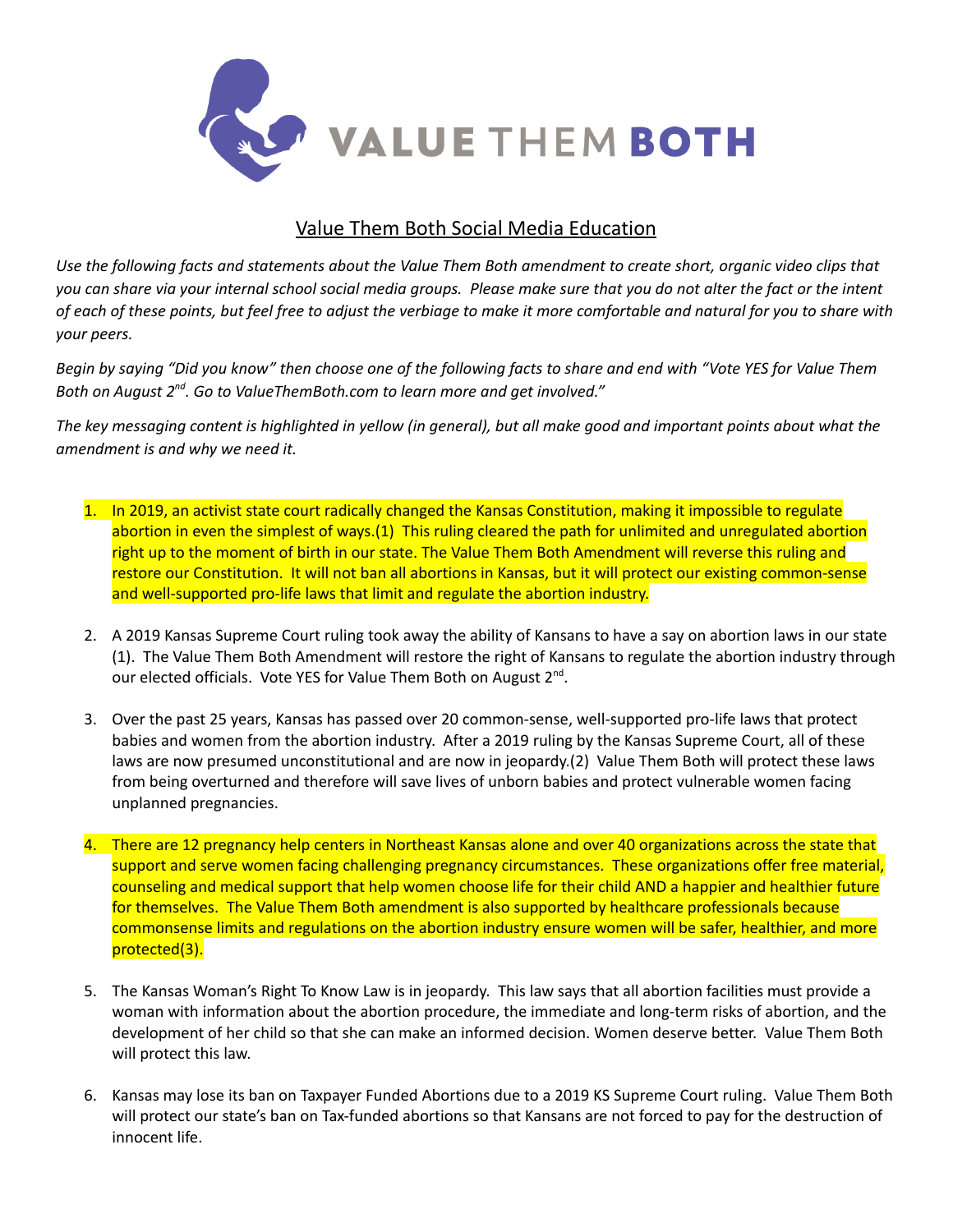- 7. Due to a 2019 Kansas Supreme Court ruling, Kansas will likely have unlimited and unregulated abortion up to the moment of birth paid for by our tax dollars. Value Them Both will once again allow Kansans to limited and regulated the abortion industry.
- 8. The Value Them Both Amendment does not create any new laws or ban abortion in the state of Kansas. It does however restore our KS Constitution to the way it was before a 2019 Supreme Court ruling and protects our current laws that prevent late-term and extreme procedures, tax-funded abortions, and the loss of facility inspection, safety and sanitation standards. The majority of Kansans support these limits.
- 9. That the abortion industry fought every single one of the pro-life laws that Kansas has passed including the "Woman's Right to Know and See" and "Abortion Clinic Licensing & Inspection" laws. This industry claims to be "healthcare" for women, but then opposes any law that treats them like healthcare for women. Women deserve better. Value Them Both will protect our existing laws that actually protect and are in the best interest of Kansan women.
- 10. Since our KS Supreme Court completely removed all pro-life protections in our state in a 2019 ruling, this past December a District Court struck down our 2011 "Abortion Clinic Licensing & Inspection" law. This law required common-sense regulations and safety protocols of the abortion industry but now it is essentially allowed to operate without oversight. Women deserve better. Value Them Both will protect our remaining laws that limit and regulate the abortion industry in the best interest of women.
- 11. In 2015, Kansas was the first state to ban the inhumane second-trimester Live-Dismemberment Abortion procedure. However, the abortion industry sued this law and in 2019 our KS Supreme Court sided with the abortion industry (1). Its ruling now puts other laws that ban the extreme procedures such as late-term and partial-birth abortions at risk. Let's not let our state become a destination for abortion up to the moment of birth. Value Them Both will protect our existing laws banning these extreme procedures.
- 12. Now that the Kansas Supreme Court has removed all pro-life protections in our state with its 2019 ruling, abortions in Kansas have already increased by 9% in 2020 (4). In addition, the Guttmacher Institute, which is the abortion industry's leading research organization, estimates the abortion market in Kansas could increase 1300%(5)! This means that Kansas would become the abortion destination state in the Midwest. Let's not let this happen to our great state. The Value Them Both Amendment will reverse the Supreme Court ruling that would allow this to happen.
- 13. In 2019, a Kansas Supreme Court ruling essentially removed all pro-life protections in our state. All of our pro-life laws are now presumed unconstitutional.(2) As a result, Kansas is now considered a "haven state" for abortion in the Midwest. In fact, for the first time ever, over half of all abortions in Kansas happen on women coming here from other states!(4) Let's not let our great state of Kansas become a destination for abortion
- 14. Since the KS Supreme Court 2019 ruling, abortions in Kansas increased by 9% in 2020, and for the first time ever, the majority of abortions in Kansas are done on women coming here from out of state.(4) Let's not let Kansas become the abortion destination in the Midwest.
- 15. The Value Them Both Amendment will reverse the KS Supreme Court's ruling that removed all protections for the preborn child and restore the ability of Kansans to limit and regulate the abortion industry in our state, protecting Kansas from becoming an abortion destination for late-term and extreme abortion procedures.
- 16. Any registered voter, regardless of party affiliation or independent status, can vote in the Aug 2<sup>nd</sup> primary where the Value Them Both Amendment will be on the ballot. Voters must re-register if they have had a name or an address change, or if they are a new voter. This is my first time voting and I'm excited to make my first vote for the protection of babies and women!